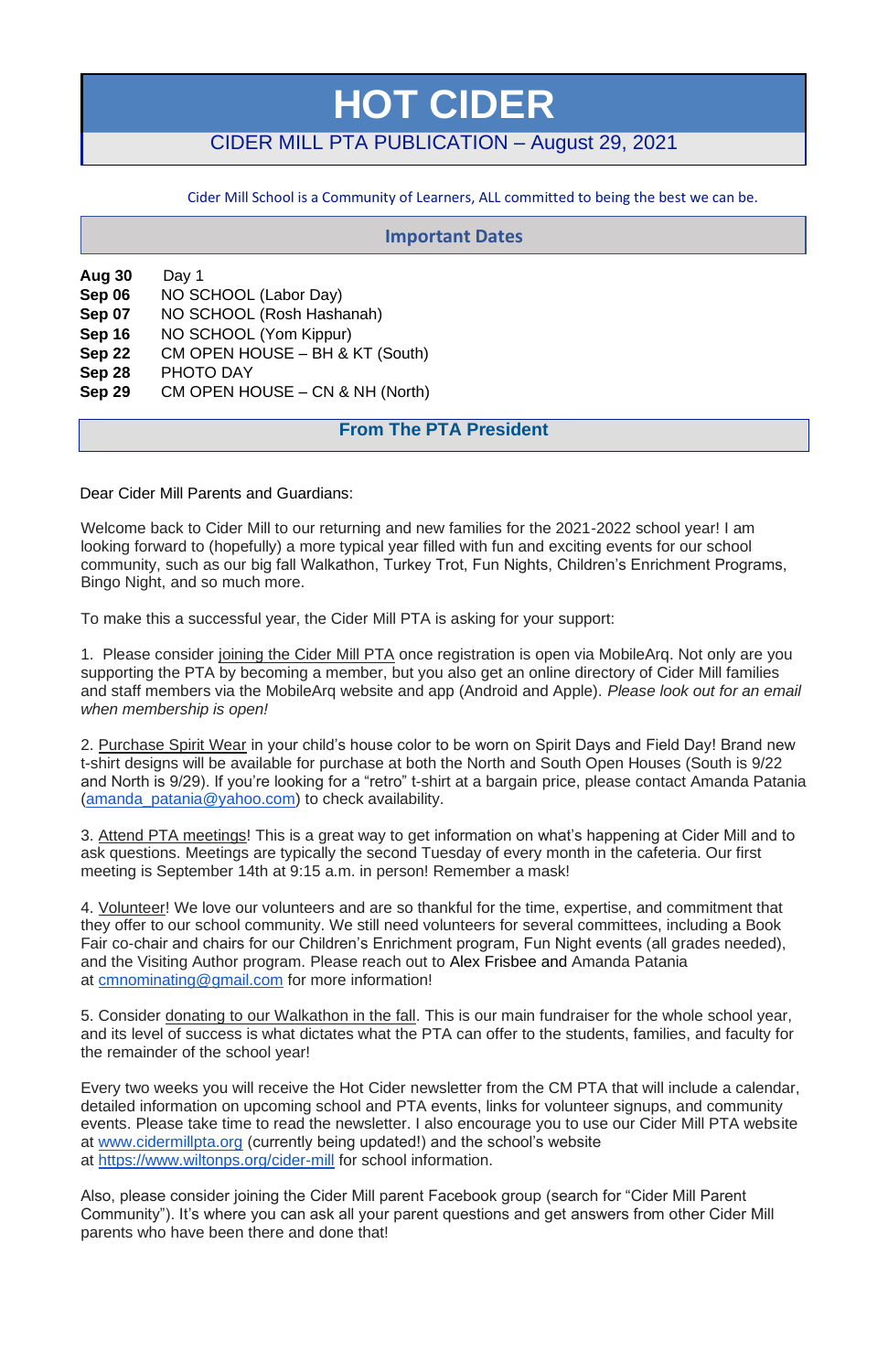Finally, while the school year has not even officially begun yet, the Cider Mill PTA has been already hard at work! A huge thank you to those families who participated in our EduKit fundraiser to help purchase school supplies for Wilton Social Services, as well as to Shannon MacDonald and her crew of volunteers for hand delivering all those EduKits to classrooms before Meet the Teacher!

Next, our wonderful Hospitality Committee arranged for breakfast-to-go bags for Cider Mill teachers and staff on the morning of Meet the Teacher Day, and our Spirit Wear sales are already off and running after a successful sidewalk sale of "retro" Cider Mill spirit wear t-shirts by Amanda Patania. Thank you to all these committees for a successful start to our school year!

As always, thank you! Our school community has always been a huge supporter of the PTA, and we are so grateful and appreciative of your continued support!

Please reach out to me if you have any questions or comments at [michelleAkrupa@gmail.com.](mailto:michelleAkrupa@gmail.com)

Michelle Krupa Incoming CM PTA President

Wilton Special Education PTA - We invite you to learn about our current initiatives, gifts and grants program and more! **Registration for membership will begin on August 31st .** Please access our membership through the MobileArq system. Each school in the district has its own registration. SEPTA will be an additional option provided when you join any of the other schools' PTAs. Contact us directly at [wiltonsepta@gmail.com](mailto:wiltonsepta@gmail.com) if you are interested in getting involved and like our [Facebook](https://www.facebook.com/WiltonSEPTA) page to stay up to date with the latest news and information.

#### **ACCESS CIDER MILL HANDBOOK HERE**

CM [School Handbook Quick](https://docs.google.com/document/d/1uX29u-6tAl3dTjMJzg-ml2r_-HcWdwR7bOrL3x_wudM/edit) Fact Sheet 2021[-22.pdf](https://docs.google.com/document/d/1uX29u-6tAl3dTjMJzg-ml2r_-HcWdwR7bOrL3x_wudM/edit)

**\*\*\*\*\*\*\*\*\***

#### **LUNCH MONITORS NEEDED**

We are sending out a HUGE plea to all family members interested in becoming a recess/lunch monitor. The hours are 10:30-1:30daily. We would greatly appreciate the support as we are currently 4 monitors short to start the year. If you have interest or questions, please email Jeremy Cross at [crossj@wiltonps.org.](mailto:crossj@wiltonps.org)

**\*\*\*\*\*\*\*\*\***

#### **WILTON SEPTA (SPECIAL EDUCATION PTA)**

SEPTA Board and School Representatives for the 2021-2022:

Cider Mill- Rosalie Witt - rwitt17@gmail.com

Join us for our First SEPTA Meeting on October 6th, from 7:00 - 8:00 pm. Please click on the link below

to access the meeting via Zoom. We look forward to serving everyone in our community this year!

[SEPTA meeting link](https://wiltonps.zoom.us/j/98430368300?pwd=VDg2T1dvUm0zTkNpVE5lYUJHVUc2dz09)

Best, Rosalie Witt Early Childhood Consultant, Trainer, and Adjunct Professor

\*\*\*\*\*\*\*\*\*

#### **Coming Together: Responding to Unfinished Learning and Supporting Social-Emotional Health in the 2021-2022 School Year**

*Thursday, September 9; 10:00 -11:30 AM* Wilton High School Clune Center A virtual option will be available, and a recording will be posted.

## **School News**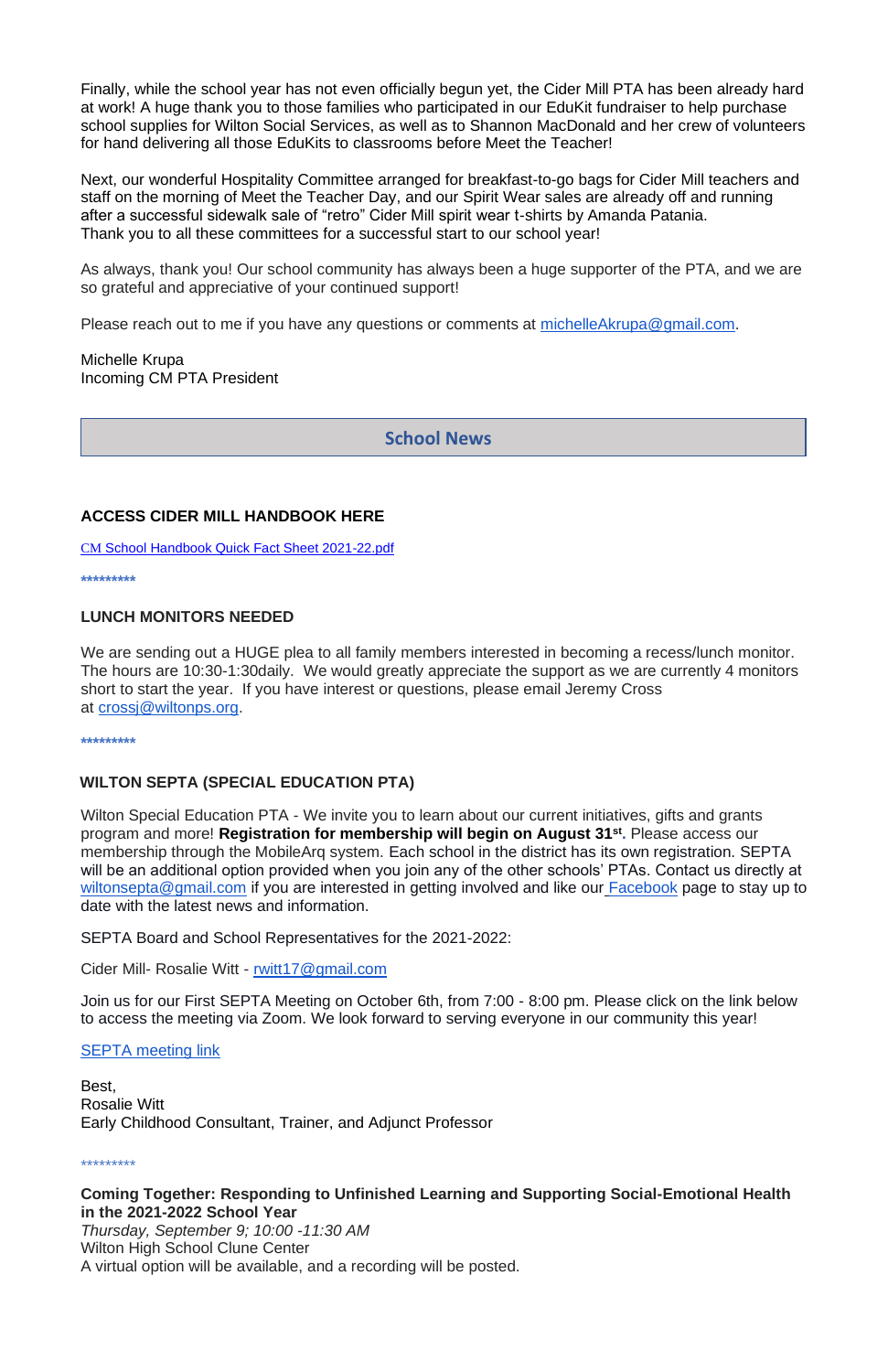The 2020-2021 school year was unlike any in modern memory and has left many asking the question: *Are our kids prepared for the year ahead*? While the pandemic has created much that is unprecedented, unfinished learning is not new. Wilton's educators are well-prepared to re-engage students in the concepts they'll need to master to successfully navigate the upcoming year's curriculum; as family members, there is a great deal we can do to support them in the process.

Please join us for a panel discussion led by Wilton Public Schools Assistant Superintendent, Dr. Charles Smith, that will address the district's response to unfinished learning and plans for implementing a prioritized curriculum in the upcoming school year. In addition to WPS staff members, Tracey Masella L.C.S.W., will join the panel to offer guidance on how families can support students and foster socialemotional well-being as kids make the transition back to full-time school.

#### Panelists

Charles Smith, Ed.D. - *WPS Assistant Superintendent, Curriculum and Instruction* Andrea Leonardi - *WPS Assistant Superintendent, Special Services* Trudy Denton - *WPS Curriculum Coordinator - Math/Science* Karen Brenneke - *WPS Curriculum Coordinator - Humanities* Kim Zemo, L.C.S.W - *WPS, Safe School Climate Coordinator* Tracey Masella, L.C.S.W *- Private Practice, Silver Hill Hospital*

This program is appropriate for parents of 1st -12th grade students. Register at [https://comingtogetherwilton.eventbrite.com.](https://comingtogetherwilton.eventbrite.com/) If you would like to submit a question to the panel in advance, please email it to [info@wiltonyouth.org.](mailto:info@wiltonyouth.org)

Sponsored by: Wilton Public Schools, Wilton Youth Council, Silver Hill Hospital, SPED\*NET Wilton, Wilton SEPTA

#### \*\*\*\*\*\*\*\*\*

#### **MS. PRESIDENT US PROGRAM**

#### **Girls entering grades 4-8 are invited to enroll in the Ms President US program, which begins October 1st.**

**[Ms President US,](https://www.mspresidentus.org/) a non-partisan, non-profit civics and leadership program,** motivates and prepares girls to aim for the highest civic leadership positions and know that they can achieve them. By introducing the girls to students and women who are leaders in their community, state, and on a national level, participants learn about the political process. The girls then have a chance to interact with the leaders, and engage in activities that help them develop their own leadership skills. Each session is facilitated by high school girls who serve as mentors throughout the program.

#### Session topics include:

- Civic Leadership / Public Service
- Meet & Greet Local, State, and Federal Leaders
- •Women's History and Leadership
- •Public Speaking & Debate
- Communications & Media
- •State Capitol Visit

The program culminates in a campaign and election whereby participants have the opportunity to create their own campaign (or work on another participant's campaign) and run for Ms President US of Wilton. The sessions will be held either in person or via Zoom (depending upon health and safety guidelines) from 4:15pm-5:45pm on 8 Fridays between October and March. In addition, there is a field trip to the State Capitol, and an Election.

To enroll or learn more, visit [https://www.mspresidentus.org.](https://mspresidentus.org/) Enrollment fee for the program is \$250 and *scholarships are available*. Space is limited. Enrolled Girl Scouts can earn several patches and badges for participation in the Ms President US program.

Advance thanks, Ann Nunes

Ann Pettigrew Nunes she/her/hers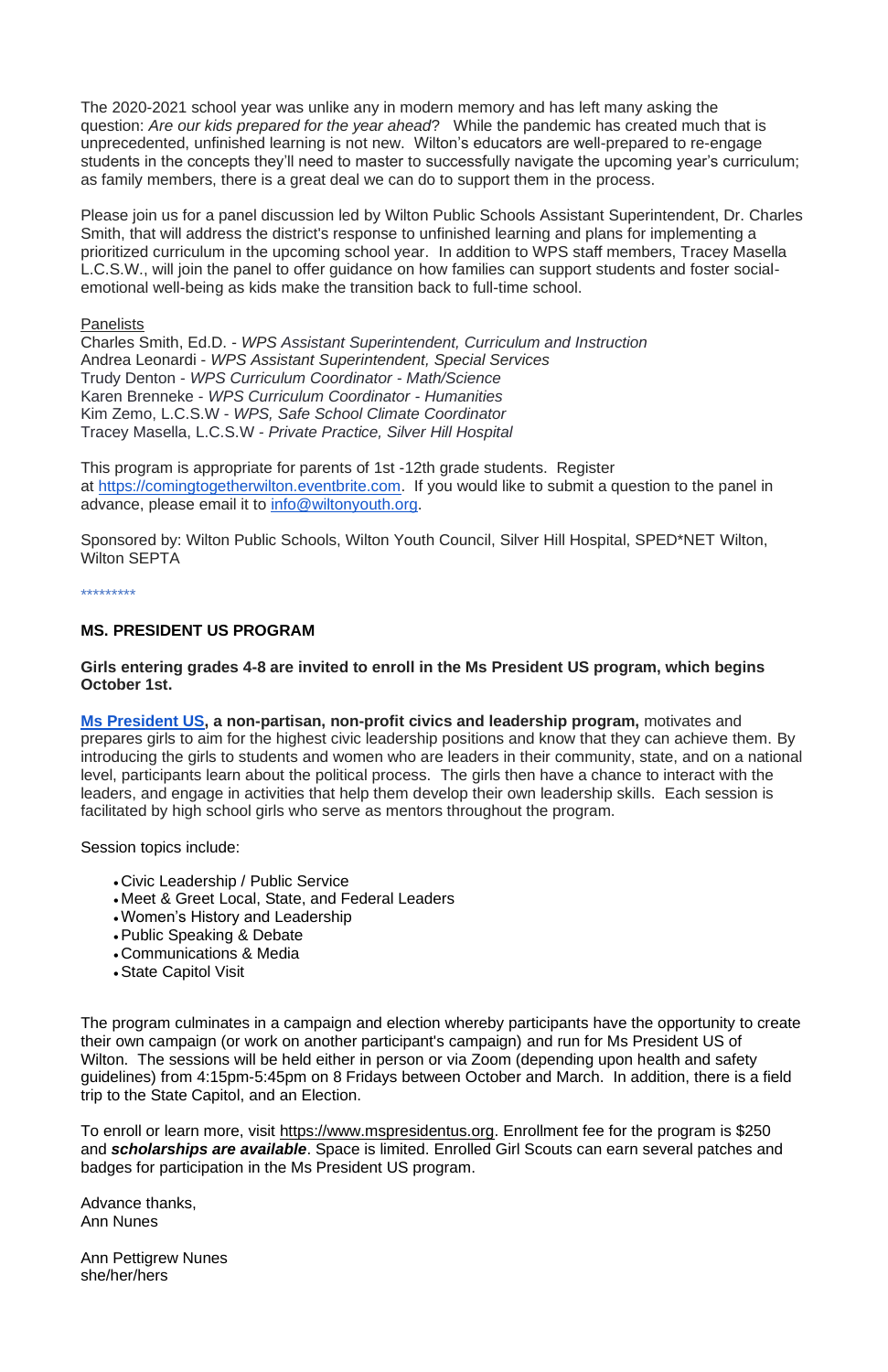Ms President US/Wilton PO Box 7112 Wilton, CT 06897 tel: (203) 617-8603 [mspresidentus.org](https://mspresidentus.org/) [facebook.com/MsPresidentUS](https://www.facebook.com/MsPresidentUS/?ref=bookmarks)

Ms President US motivates and prepares girls to aim for the highest civic leadership positions. Ms President US is a charitable organization under Section 501(c)(3) of the Internal Revenue Code. EID: 82-2508937. Contributions to Ms President US are tax-deductible to the extent permitted by law.

#### **Community News**

#### **WILTON YOUTH COUNCIL**

This fall, we hope you will join Wilton Youth Council for one of our great presentations and events. Each of these is a chance to learn a new skill, find a fresh perspective, or connect with others in similar circumstances. Get all the details at [www.wiltonyouth.org](http://www.wiltonyouth.org/) and text WILTONYOUTH to 22828 to join our newsletter.

Has your neighborhood had a block party this year? It's not too late to participate in Wilton's Big Block Party Weekend. Don't miss this great opportunity to make new friends and reconnect with those you haven't seen in a while! Learn more at: <https://www.wiltonyouth.org/block-party>

Coming soon:

#### **Breathe and Connect: A Yoga / Mindfulness Experience**

Friday, September 17 and Saturday, September 18

Jacqueline Jackson, E-RYT 500, will lead three age-appropriate workshops for children, teens, and adults.

Explore mindfulness, meditation and yoga to manage back-to-school stress. Choose options to build your own toolbox of helpful techniques. Our goal? To get rid of the tension in the body so it is better able to house a quiet mind. Learn more at[:https://www.wiltonyouth.org/breathe-connect](https://www.wiltonyouth.org/breathe-connect)

#### **Wilton's Big Block Party Weekend**

Friday, September 17 - Sunday, September 19

**\*\*\*\*\*\*\*\*\***

#### **NAMI-CAN WILTON**

The COVID pandemic has caused unprecedented stress in our society and many children's behaviors have been triggered as a result. What was manageable pre-Covid is now out of control. Find support for you, as you support your child who is struggling. The National Alliance on Mental Illness (NAMI) Child and

Adolescent Network (CAN) is a Support Group for parents of children with behavioral, emotional and mental health issues. The meeting is free, confidential, safe and led by trained volunteer facilitators who themselves have had personal experiences raising children with these concerns. Our meetings are a place to speak freely and be understood without embarrassment or the fear of being judged or treated differently. Our meetings are held virtually over zoom and for security, you must contact Beth or Vanessa for the password. For more information contact: Beth at 203-984-0123 or beth44es@gmail.com OR Vanessa at 203-970-4130 or eliasvanessa5@gmail.com

## **Submit News to Hot Cider**

Anu Suri at anusuri2022@gmail.com

Melissa Reynolds at giddingsmelissa@hotmail.com